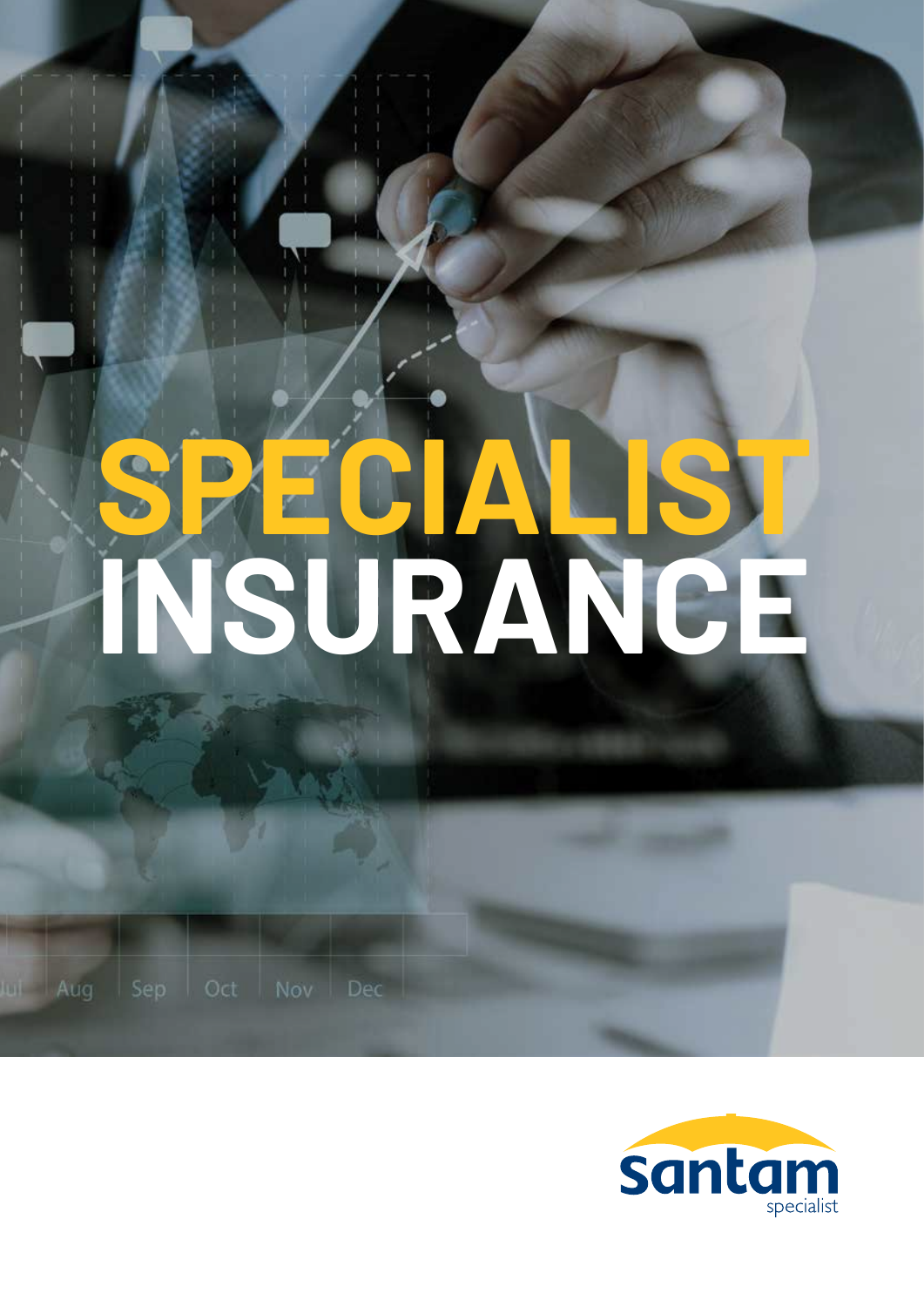# **SPECIALIST** INSURANCE GOOD AND PROPER

We are living in an era of unprecedented change. The risks to our world are increasing, and are systemic in nature.<br>The complexity of traditional risks, coupled with emerging risks facing the insurance industry, such as ex The complexity of traditional risks, coupled with emerging risks facing the insurance industry, such as extreme weather patterns, growing political volatility, regulatory controls, technological innovations, and cyber security concerns, to name a few, present new opportunities, but also harbour new risks.

By its very nature, specialist insurance requires a deep understanding of market conditions and the impact of such conditions. Our ability to respond to existing and growing risk in the marketplace therefore requires us to think beyond products and instead to focus on offering solutions that are practical and sustainable.

At Santam, we are committed to providing our clients with industry-leading innovative and bespoke risk insurance solutions across a broad range of industries.

So, whether you're in the market for insurance for any mode of transport, or simply seeking specialist liability cover or performance guarantees, we provide you with tailor-made solutions that meet your specific needs.

We also offer protection against corporate property, engineering, and construction risks, as well as hospitality and leisure insurance, and to give you peace of mind when travelling for business or leisure.

We attribute the attractiveness of our solutions to our unmatched technical experience, along with a thorough understanding of the complex risks which companies face in an ever-changing environment. It is for this reason that 80 of the top 100 JSE-listed companies trust us to protect their business concerns.

#### THE LEADING PAN-AFRICAN SPECIALIST BUSINESS INSURER

With our African footprint expanding steadily to over 26 countries across the continent, we're proudly Africa's leading specialist insurance solution provider. Specialist Business takes the lead in managing the combined Saham Finances specialist insurance business and is the technical and capacity provider for certain specialist lines such as property, engineering, marine, and liability.

#### THE IMPORTANT ROLE OF INTERMEDIARIES

Our intermediaries are a crucial link in Santam's value chain since they perform the important role of mitigating risk for our clients, and continue to be one of the key pillars of our business, and of our success. We are committed to working alongside our intermediary partners to provide future-fit products, advice and the support needed to meet the changing risk landscape – now and in the future.

#### **Quinten Matthew Executive Head: Specialist Business**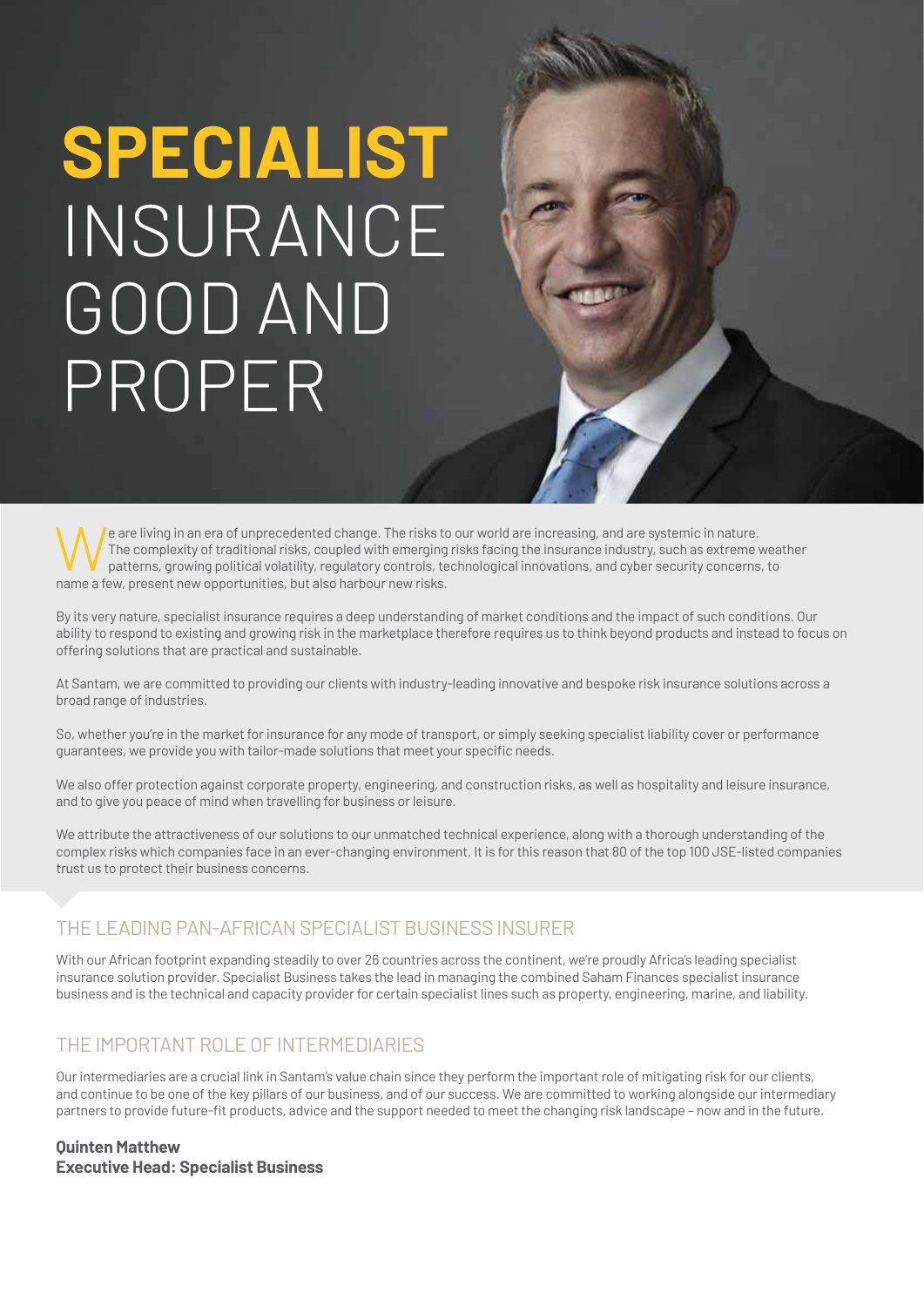# **CONTENTS**

### AVIATION / MARINE / TRANSPORT

| $\bullet$ | Santam Aviation                        |    |
|-----------|----------------------------------------|----|
| $\bullet$ | Santam Heavy Haulage                   |    |
| $\bullet$ | Santam Marine                          |    |
| $\bullet$ | Vulindlela Underwriting Managers (VUM) | h. |

#### ENGINEERING / CONSTRUCTION / CORPORATE PROPERTY

| $\bullet$ | Mirabilis Engineering Underwriting Managers (Mirabilis)<br>Emerald Risk Transfer (Emerald) | 6 |
|-----------|--------------------------------------------------------------------------------------------|---|
|           | <b>PRIVATE CLIENT / TRAVEL</b>                                                             |   |
|           | Echelon Private Client Solutions (Echelon)                                                 | 8 |
|           | Travel Insurance Consultants (TIC)                                                         | 9 |
|           | Court Bonds                                                                                |   |
|           |                                                                                            |   |

### CASUALTY/SPECIALIST LIABILITY

| Stalker Hutchison Admiral (SHA) |  |
|---------------------------------|--|

### AGRICULTURE

• Santam Agriculture (Crop) 13



























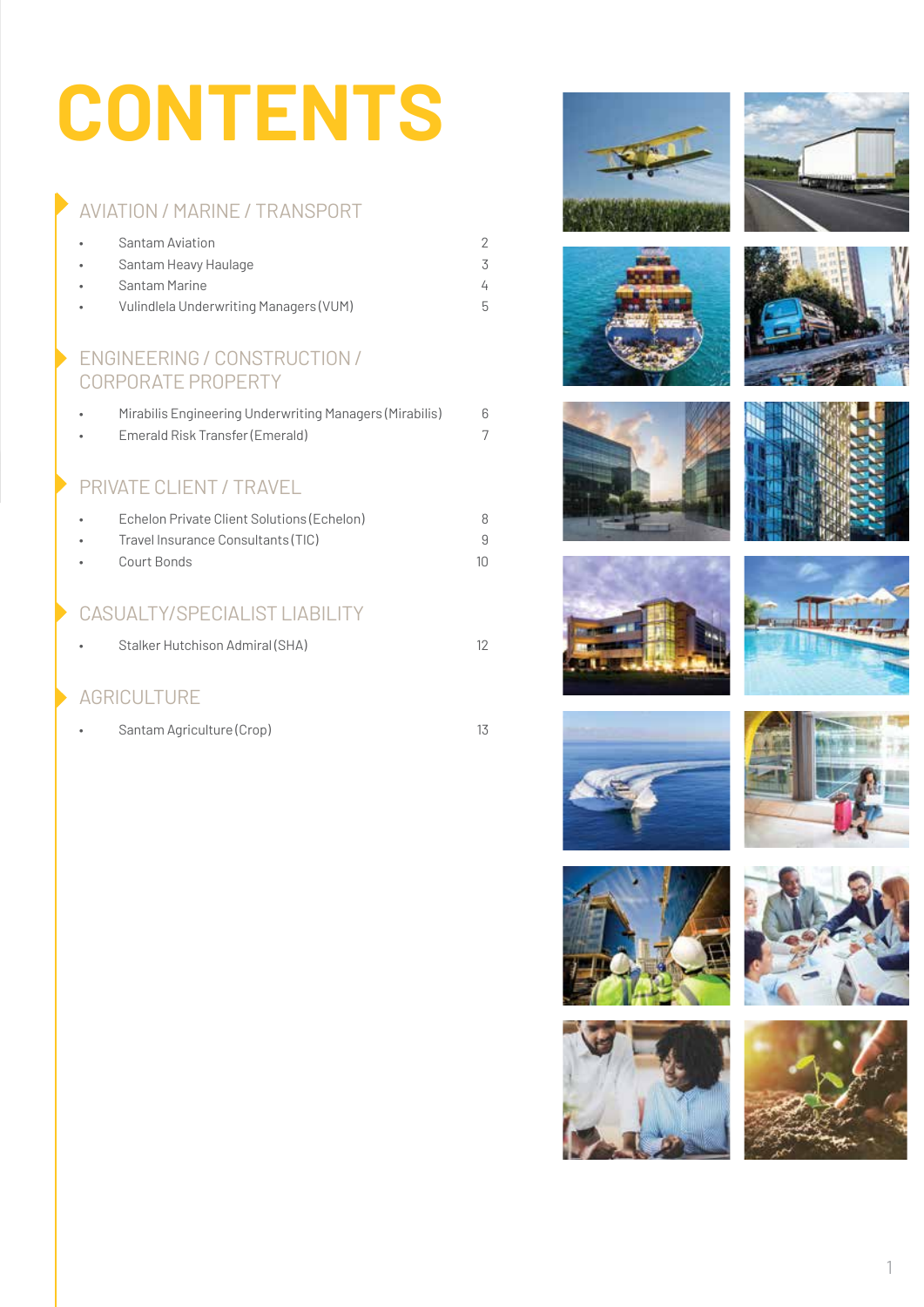# **SANTAM** AVIATION

**With more than 40 years of experience, Santam Aviation has established itself as South Africa's leading aviation insurer.** 

Our expertise and commitment ensure you can always count on us when you need us most. Because, much like South Africa's best pilots, we have earned our stripes through years of experience. We make sure that every aspect of your risk is adequately covered. This means you get peace of mind knowing your aircraft is financially covered should something go wrong.

### WHY SANTAM AVIATION?

- We're the market leader.
- We are knowledgeable and with over 40 years in the industry, we fully understand your risk profile and insurance needs.
- Our extensive knowledge in aviation insurance means you get high-quality, comprehensive cover for almost any type of aircraft.
- Our commitment to exceptional service gives you value-added customer support when you need it most.
- We've streamlined our administrative and claims processes so you get paid out as quickly as possible.
- We are financially stable.

#### SANTAM AVIATION INSURANCE SOLUTIONS PROVIDE COVER FOR:

- Corporate aircraft
- Experimental aircraft
- Agricultural aircraft
- **Gliders**
- Rotorwing aircraft
- **Microlights**
- Non-type certified aircraft
- Drones (private and commercial)
- Charter operators, private owners and recreational flying

#### OUR RANGE OF INSURANCE SOLUTIONS INCLUDES:

- Aircraft hull all risks (comprehensive or ground risk only cover)
- Aircraft hull war risk
- Third-party legal liability cover and/or third-party and passenger legal liability (combined single limit)
- Optional cover:
	- Excess insurance (pilots, students/private/professional pilots and owners)
	- Aircraft owners and operators liability

- **T** (011) 912 8000
- **W** www.santam.co.za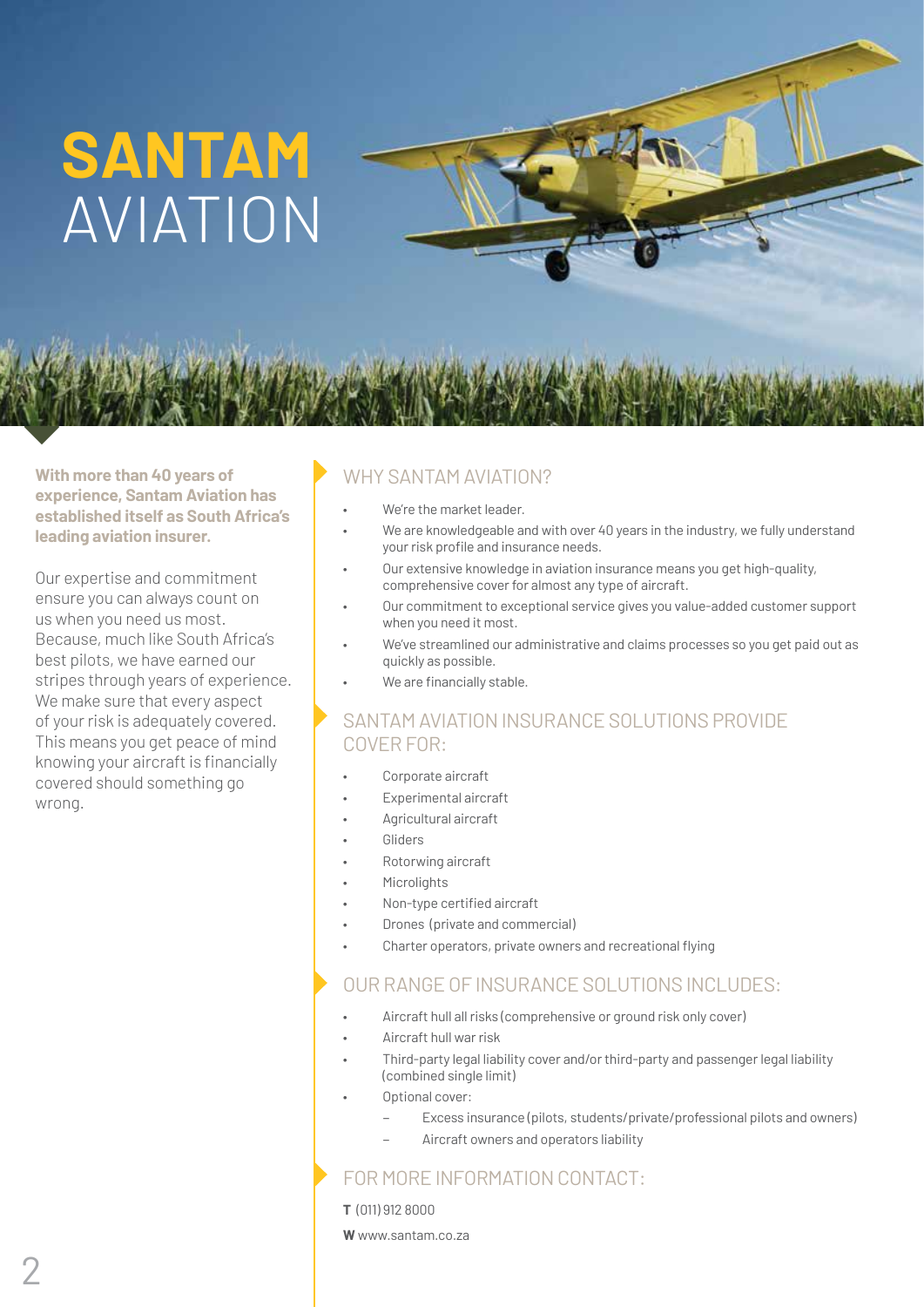# **SANTAM** HEAVY  $H$ A $H$ l $\gamma$

**The heavy haulage industry is the heartbeat of the South African economy with more than 80% of goods transported on the road.** 

Santam Heavy Haulage is the leading heavy commercial vehicle insurer in South Africa, offering short-term insurance solutions for heavy commercial vehicles with a gross mass exceeding 3 500 kg.

#### WHY SANTAM HEAVY HAUL AGE?

- We pride ourselves on our fast turnaround times on quotation requests (80% are completed within eight hours).
- We have dedicated broker and service consultants per area.
- We offer a first-class claims service, with efficient and effective claims handling.
- We operate throughout Southern Africa.

#### GENERAL PRODUCT OFFERING INCLUDES:

- Heavy commercial vehicle insurance
- Goods in transit (GIT) insurance

#### HEAVY HAULAGE INCLUDED BENEFITS:

#### MOTOR

- Territorial limits SADC countries
- Medical costs
- Third-party liability
- Environmental impairment liability extension
- Windscreen cover
- Wreckage removal and fuel tank spillage clean-up
- Towing

#### GIT

- Territorial limits SADC countries
- Fidelity cover
- Included in sum insured containers, tarpaulins etc.
- Settlement market value of load plus transport charges
- Recovery and protection of loads
- Cover on non-specified basis

#### FOR MORE INFORMATION CONTACT:

#### **T** (011) 912 8000

- **E** underwriting.transport@santam.co.za
- **E** quotes.transport@santam.co.za

**W** www.santam.co.za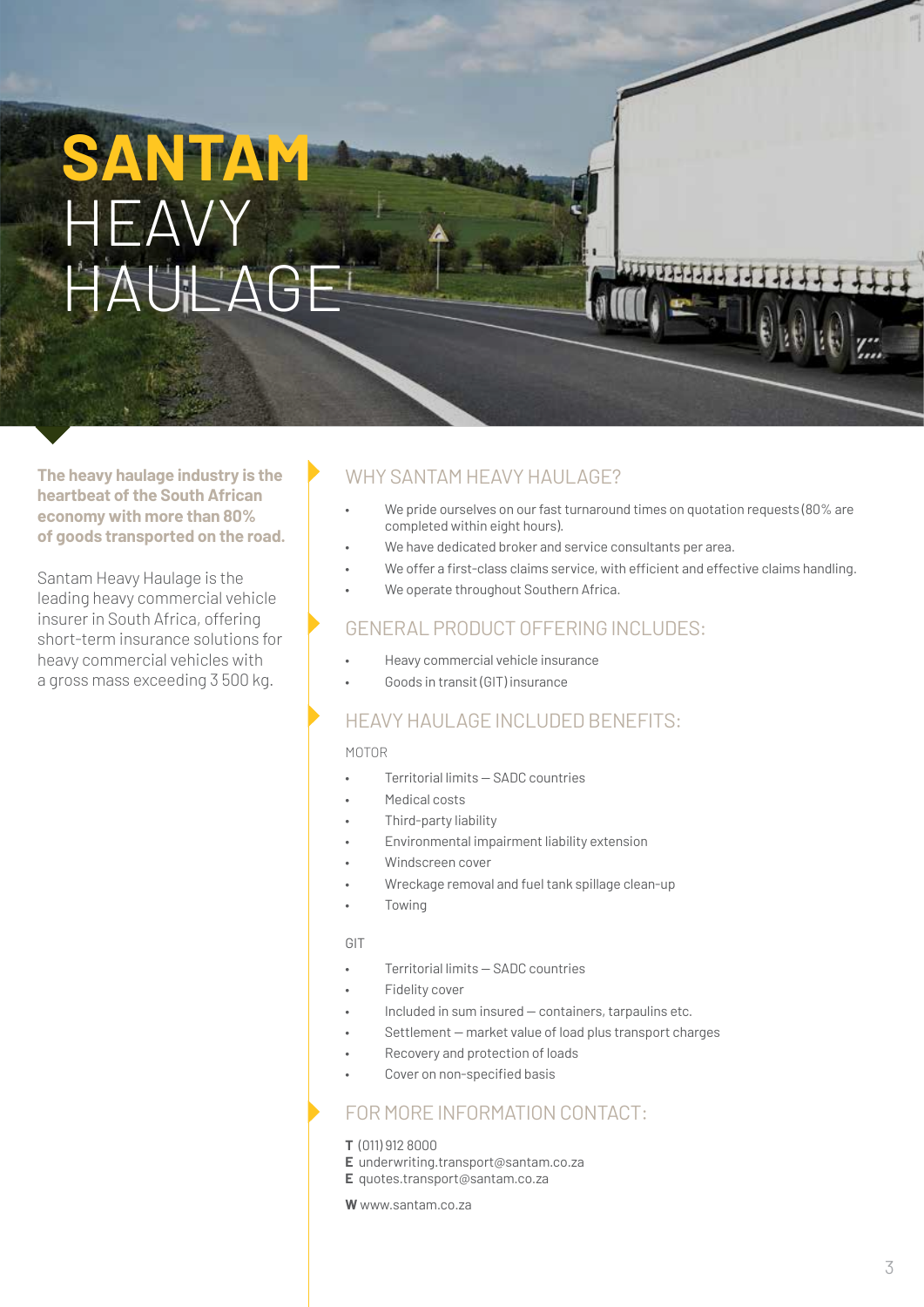# **SANTAM** MARINE

**As early as the 12th century, transporters of goods between ports around the world have had to insure their assets against perils associated with travel on the high seas.** 

Santam Marine is the largest marine insurer in Africa, with an extensive footprint throughout the continent. We insure a wide variety of marine risks and boast an array of technical and reinsurance support services.

Whether you own a small private craft or run a multinational company, we have the expertise to tailor-make and advise you on the most appropriate products for your specific needs.

Our expert knowledge and capability in this unique field means that we have a detailed understanding of the risks associated with your business, which could range from ship damage and maritime construction risks, to natural catastrophes and piracy, to name a few. Our specifically designed cover is therefore designed to offer maximum protection for your business.

### WHY SANTAM MARINE?

- We are Africa's largest marine insurer in terms of product range and footprint, providing technical and reinsurance support to various African insurers.
- We have a supreme product offering with tailor-made insurance solutions that cover all modes of transport – by sea, air, road and rail, both locally and internationally.
- We offer a world-class claims service.
- Our global network of specialised surveyors and loss adjusters are skilled in the assessment of loss and the pursuit of recoveries against third parties where required.

#### THE SANTAM MARINE RANGE OF INSURANCE SOLUTIONS INCLUDES:

- Stock throughput policy
- Marine cargo insurance for imports and exports
- Cover for transit and related liabilities
- Hull insurance for commercial, fishing and pleasure craft
- Marine liability insurance

- **T** Johannesburg: 011 912 8000
- **E** Johannesburg Quotes: marinequotejhb@santam.co.za
- Cape Town Quotes: quotecpt@santam.co.za
- Durban Quotes: quotesdbn@santam.co.za
- Port Elizabeth Quotes: chris.pyke@santam.co.za
- Marine Claims: marineclaims@santam.co.za
- Marine Head: kennedy.ntenjwa@santam.co.za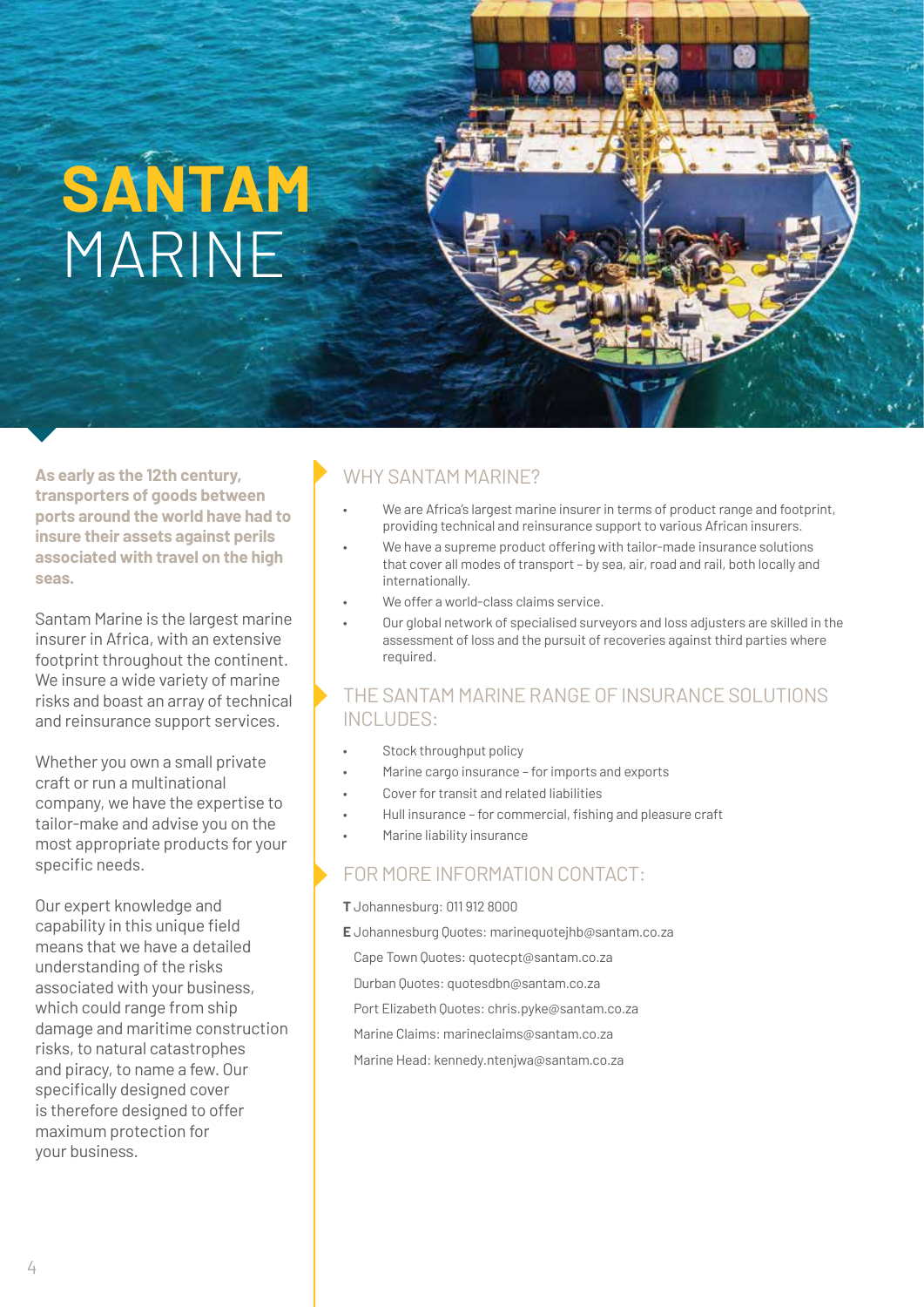# **VULINDLELA UNDERWRITING MANAGERS** (VUM)

**Established in 2006, VUM is one of the leading insurers that offers a wide range of covers in the public transport sector (Sedan vehicles used for e-hailing, shuttle services, metered taxis, minibus and midibuses insurance).** 

As well, as tailor-made insurance products for the emerging business market.

### WHY VUM?

- Specialist in insuring public transport vehicles, excluding buses
- Efficient claims and underwriting processing
- Best online quoting system for all contracted brokers
- Pioneers of the cash back benefit in the public transport sector

#### INSURANCE FOR SMALL EMERGING BUSINESSES

VUM AssetSure caters for a variety of businesses from car washes to funeral parlours, courier companies, food delivery services, hair salons and spaza shops.

- Motor section (sedans, light delivery vehicles (bakkies), trailers, caravans, motorcycles and specialtype vehicles (fork lifts, tractors etc.))
- Contents and stock
- Electronic equipment and machinery, including breakdown cover
- Business interruption
- Money cover, cash kept at business premises or in transit from time to time
- Business all risk
- Goods in transit
- Public liability insurance
- Employee dishonesty (fidelity insurance/theft by employees)
- Personal accident insurance

#### SPECIALIST TAXI **INSURANCE**

VUM Fintech and VUM Taxi insurance provide comprehensive cover for

the widest range of niche insurance solutions for owners of minibus, midibus, sedans used for shuttle services, metered taxis and e-hailing taxis.

- Minibus: 8 18 seats
- Midibus: 9 35 seats
- Sedans: up to 7 seats

#### OUR PRODUCT BENEFITS INCLUDE:

- Cash back benefit based on a no-claims bonus reward system to the insured for applying sound business practice and loyalty to **VIIM**
- VUM Taxi: collect 10% of premiums paid after a 36-month claim-free period
- VUM AssetSure: collect 10% of premiums paid after a 36-month claim-free period

### OUR PRODUCT EXTENSIONS INCLUDE:

- Roadside assistance
- Fixed expenses for maximum of 20 days while the taxi is out of commission due to insured peril
- Annual stand-alone passenger liability
- Personal accident available for drivers and passengers
- Sound equipment, including radios/cds/dvd players, installed in the vehicle, which must be specified

### FOR MORE INFORMATION CONTACT:

**T** (local): 0860 122 747 **E** info@vum.co.za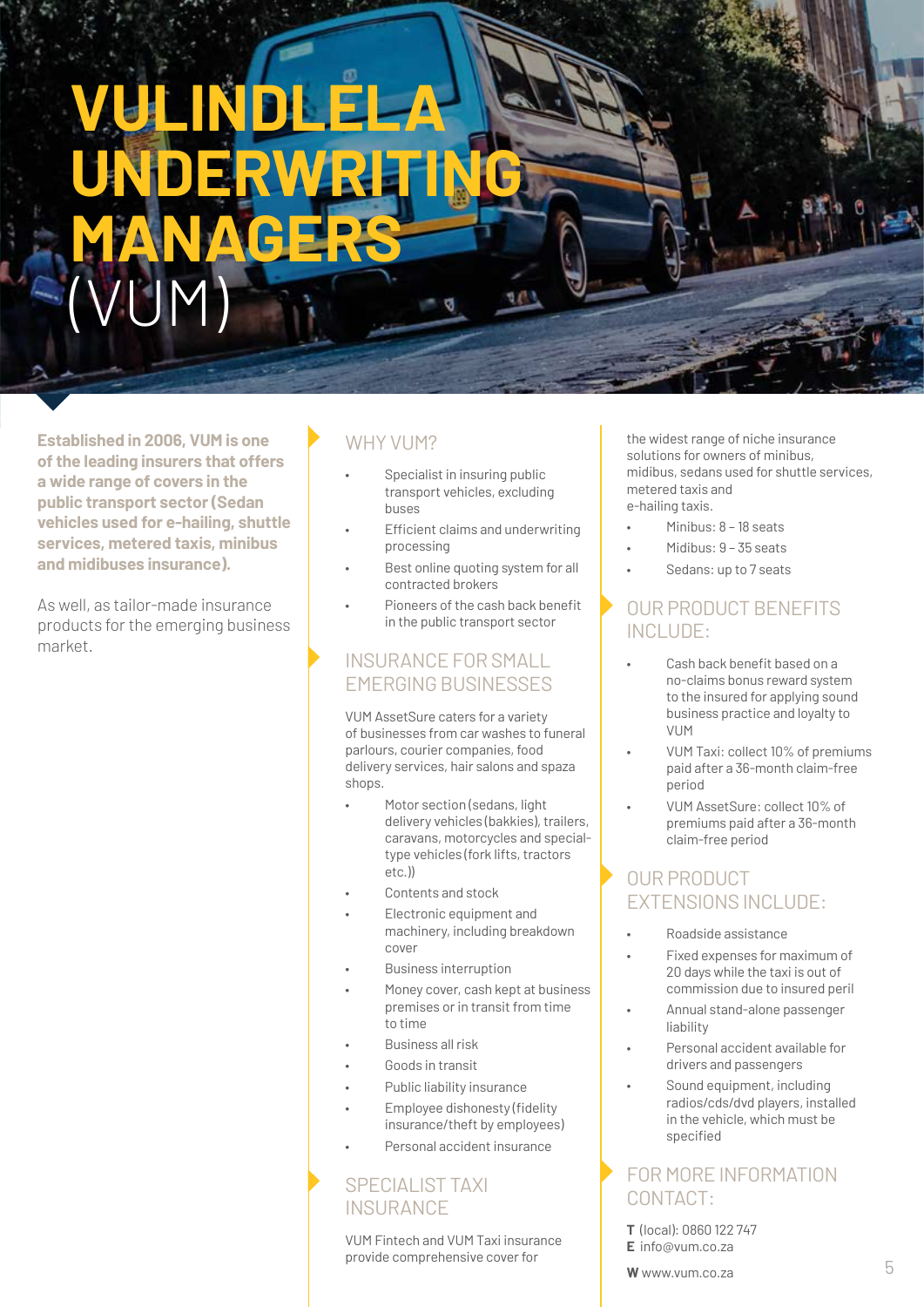# **MIRABILIS ENGINEERING UNDERWRITING MANAGERS**  $\mathsf{B}\mathsf{I}$

**Mirabilis is the leading engineering underwriting manager in Africa, with unrivalled experience and expertise in the engineering insurance industry.**

Together with Africa, our territorial scope includes the Middle East, Central and Southeast Asia, and the Indian sub-continent.

Mirabilis offers flexible, structured and packaged products at competitive rates. Our services include risk management surveys and specialised intermediary training.

### WHY MIRABILIS?

- We pride ourselves on our excellent service, flexibility and professional expertise.
- Our team has in-depth expertise, experience and understanding of the engineering industry.
- We offer reinsurance knowledge and support.
- We offer customised risk transfer solutions, such as our seamless project insurance cover.
- We have packaged solutions which, combined with contractors all risks (CAR), offer structured alternatives to cost effective risk transfer.

#### THE MIRABILIS RANGE OF INSURANCE SOLUTIONS INCLUDES:

- CAR insurance
- Advance loss of profits insurance (ALOP)
- Contractors' plant and equipment insurance (CPE)
- Machinery breakdown insurance (MB)
- Loss of profits following machinery breakdown (MLOP)
- Deterioration of stock insurance (DOS)
- Electronic equipment insurance (EEI)
- Civil engineering complicated risks (CECR) insurance
- Combined products engineering project insurance cover (EPIC)
- Cradle to operation/seamless insurance cover (combined marine, marine ALOP, CAR, ALOP, contractors third-party liability, professional indemnity, assets and business interruption insurance under one policy)

- **T** Local 086 110 0100
- International +27 11 880 8200
- **E** info@mirabilis.net
- **W** www.mirabilis.net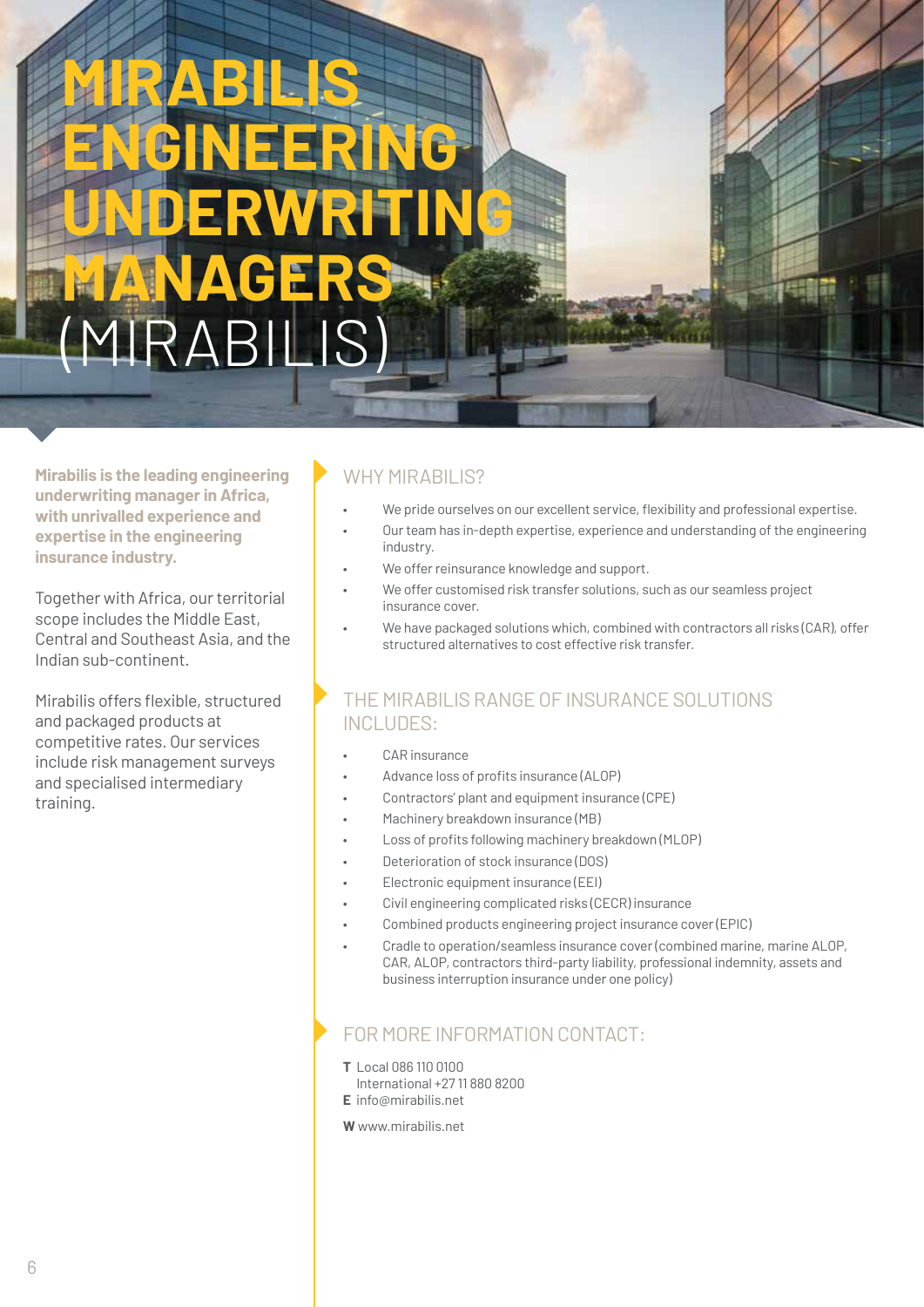# **EMERALD**  RISK TRANSFER (EMERALD)

**Emerald is the largest underwriting manager of corporate property and affiliated engineering risks in South Africa.** 

Emerald insures businesses throughout Africa, India, Southeast Asia and the Middle East, offering insurance solutions to over 600 clients in Africa, of which 75 are South Africa's top 100 companies.

### WHY EMERALD?

- Ability to insure above R400 million capacity, based on maximum possible loss (MPL)
- Access to additional capacity through innovative facultative reinsurance solutions for large capacity accounts
- Protected by Standard & Poor's (S&P) international treaty reinsurance programme
- Significant existing portfolio throughout the African continent

#### THE EMERALD RANGE OF INSURANCE SOLUTIONS PROVIDES COVER FOR:

- Multinational companies
- Petrochemical businesses
- Mining and mining processing, including smelters and furnaces
- State and local government entities with or without power generating plants
- Large retail groups
- Manufacturing, industrial and engineering works
- Large property portfolios
- Infrastructure airports, roads and ports
- Leisure and tourism hotels and lodge groups
- Rolling stock and passenger rail
- Large agricultural processing
- Hospitals and clinic groups
- **Telecommunications**

#### FOR MORE INFORMATION CONTACT:

- **T** (011) 658 8200
- **E** info@emeraldsa.co.za

**W** www.emeraldsa.com

www.facebook.com/emeraldrisktransfer www.twitter.com/emeraldrisk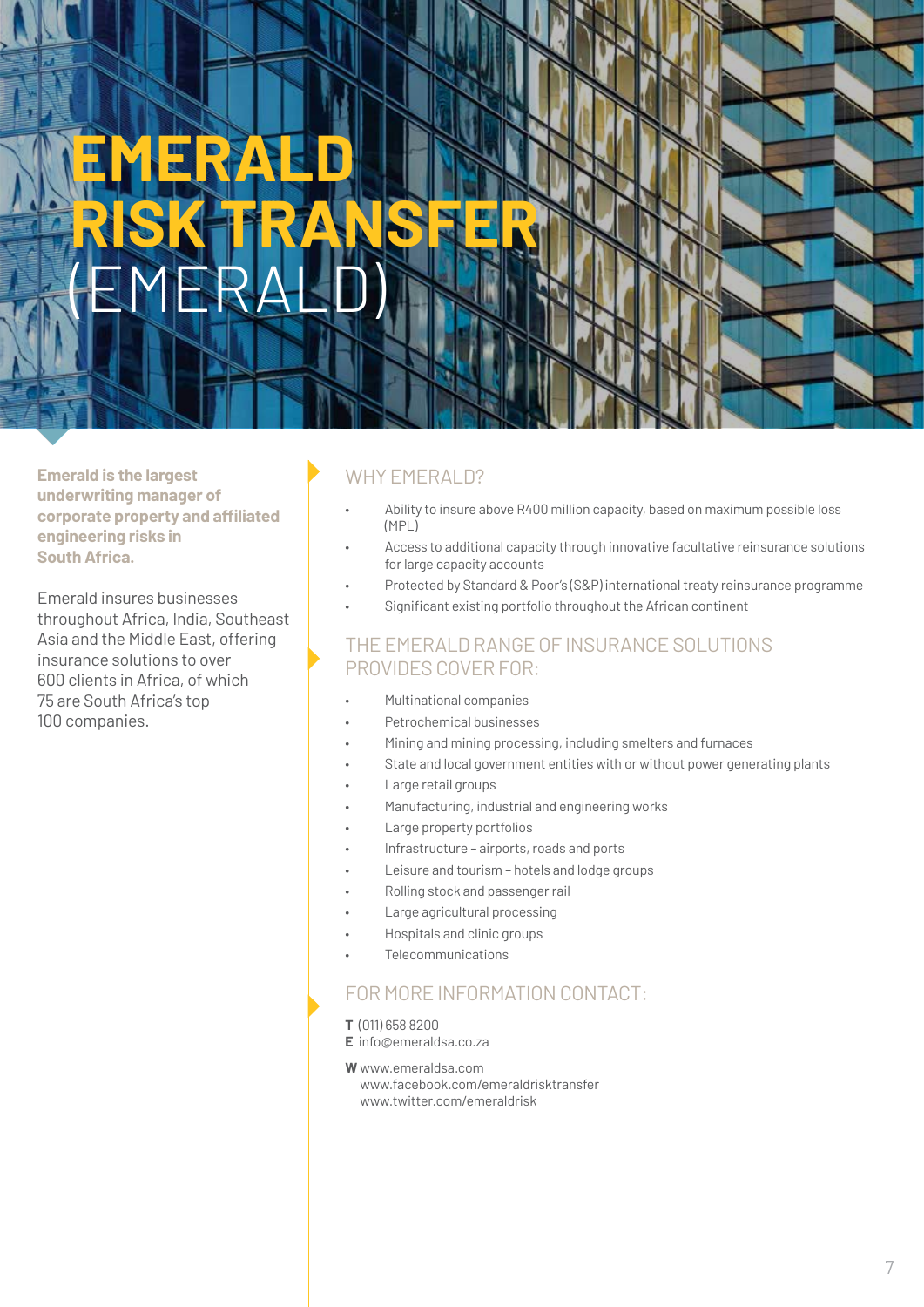# **ECHELON PRIVATE CLE**N **SOLUTIONS**  (ECHELON)

**As true specialists and pioneers in the local short-term insurance industry, Echelon offers tailormade personal asset risk solutions to meet the needs of professionals, business owners and executives.**

### WHY ECHELON?

- We represent a first in private client insurance in South Africa.
- We have a focused approach. Our business is aimed at high net worth individuals (LSM 10+).
- We adopt a lifestyle underwriting matrix aimed at achieving broader depth in cover and sustainable pricing.
- We simplify insurance and offer benefits that people need, which are easy to buy and with limited product complexity.
- We are the only niche underwriting manager with the capacity to provide traditional insurance together with solutions for your assets associated with your hobbies – all under one contract.

#### THE ECHELON RANGE OF INSURANCE SOLUTIONS INCLUDES:

- Unlimited cover for power surge and accidental damage
- Extended business contents cover
- Identity and cyber theft cover
- Motor personal accident cover
- New vehicle replacement up to three years
- Extended 4x4 cover
- Protection against the application of average
- Storage and removal cover on all risks basis
- Unlimited car hire (Group B)

#### OUR TAILOR-MADE RISK TRANSFER SOLUTIONS ADDRESS FINANCIAL EXPOSURES AS DIVERSE AS:

- The depreciation in value of new vehicles over time
- Financial shortfalls affecting families following amendments to the Road Accident Fund (RAF)
- Unexpected costs due to cyber theft and identity theft
- Liabilities associated with lawsuits and third-party claims

#### FOR MORE INFORMATION CONTACT:

- **T** (011) 023 2218 (021) 657 1100 (031) 830 5058
- **E** info@echelonpci.co.za

**W** www.echelonpci.co.za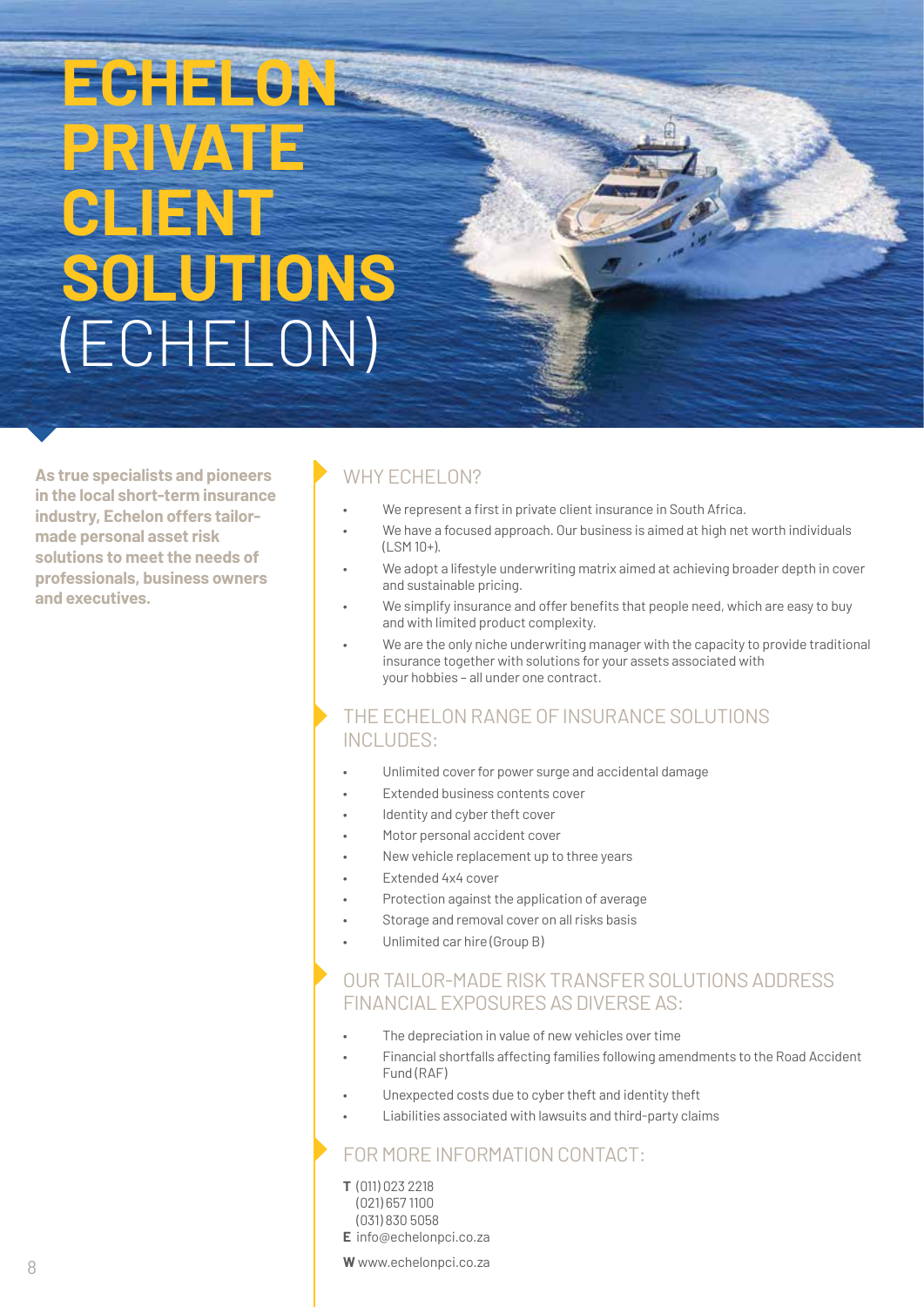# **TRAVEL INSURANCE CONSULTANTS** (TIC)

**TIC is the largest travel insurer in Southern Africa and offers a wide range of products for leisure and business travel internationally and locally, providing the assurance that our comprehensive solutions will cover travellers in the event of any unforeseen incident.**

#### WHY TIC?

- We have over 30 years' experience and we are the preferred provider of travel insurance for Southern African travellers.
- We offer a wide range of tailor-made products.
	- We offer 24/7 emergency assistance for insured travellers.
- We have a countrywide representation.

#### THE TIC RANGE OF INSURANCE SOLUTIONS INCLUDES:

- Emergency medical expenses
- Worldwide 24-hour emergency assistance
- Journey cancellation and journey curtailment
- Repatriation and evacuation
- Accidental death or accident disablement
- Personal liability
- Loss of luggage, documents and cash while travelling
- Hijack, hostage and wrongful arrest
- Travel supplier insolvency

#### FOR MORE INFORMATION CONTACT:

**T** (011) 521 4000

**E** helpdesk@tic.co.za

**W** www.tic.co.za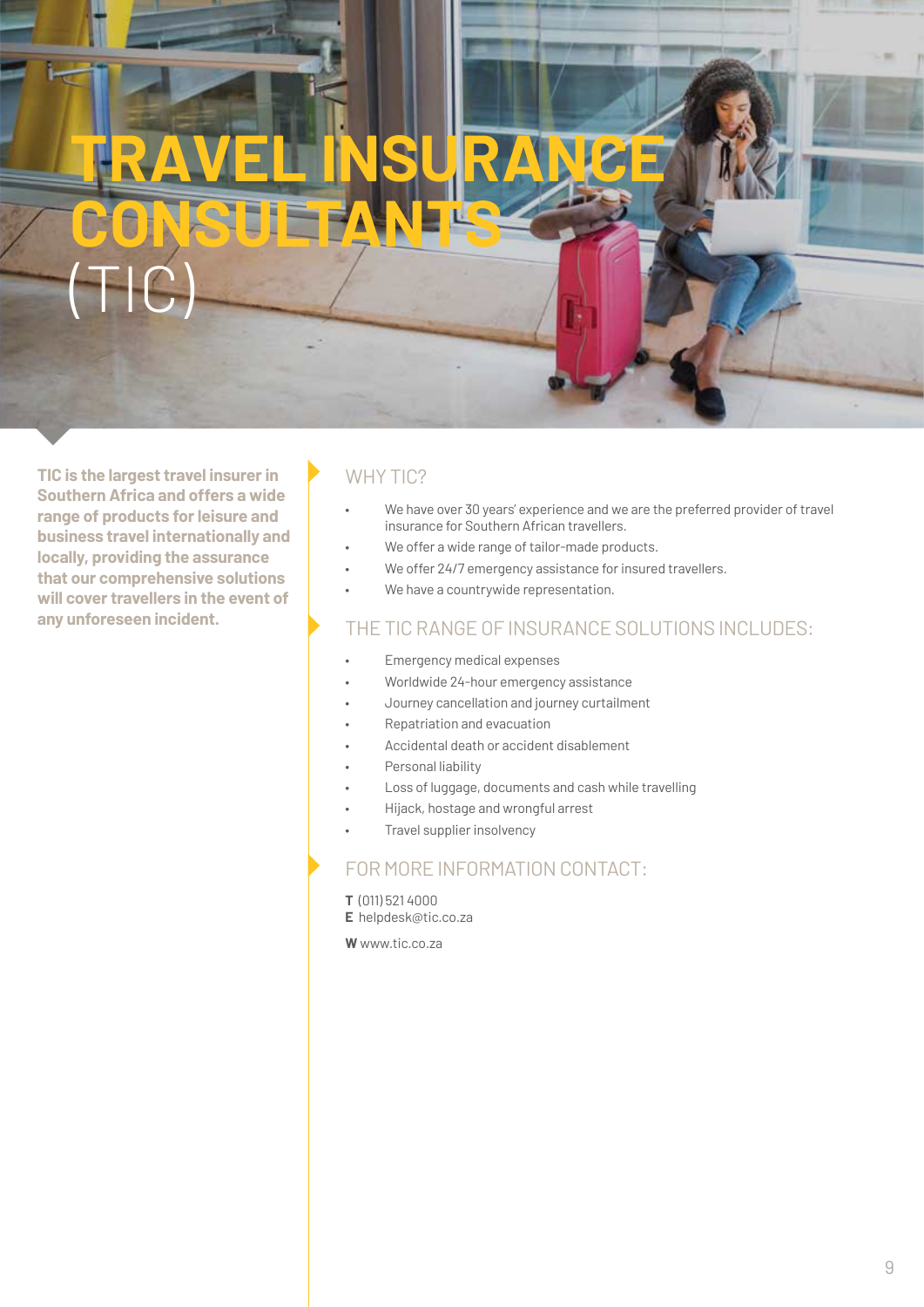# **SANTAM** COURT BONDS

**Court Bonds are suretyships issued by an insurer in favour of the Master of the High Court for the due and proper performance of the appointee's obligations and duties towards an estate which he/she is administering.**

The purpose of court bonds is to safeguard the estate against financial loss. Santam will issue a Bond equal to the value of the assets in the estate, in favour of the Master of the High Court. If the appointed executor/curator/ trustee/liquidator/administrator fails to fulfil his/her obligations in terms of the winding up/ administration of the estate, the Master can call on the bond to recover the loss/es suffered by the estate.

- We are knowledgeable and with over 35 years' experience in issuing court bonds which means we fully understand your risk profile and insurance needs.
- We pride ourselves on our fast turnaround times on the issuance of bonds made possible by technology through our Broker Portal.
- We've streamlined the administration of the bonds process to ensure that our service levels are exceptional.
- Our brand is stable, reputable and solvent.

#### OUR RANGE OF INSURANCE SOLUTIONS:

#### LIQUIDATION (COMPANIES) AND INSOLVENCY (INDIVIDUALS) BOND

- Liquidation and sequestration administered by a liquidator (company)/trustee (individual) appointed by the Master of the High Court.
- These bonds offer security that guarantees the proper administration of, and accounting by liquidator/trustee for all funds and property of the company/estate under his/her administration as required by law.

#### DECEASED ESTATES

- Administered by an executor, nominated in a will, who can be a professional in their field, such as an attorney or accountant.
- An executor requires a surety to guarantee his/her proper administration of, and accounting by him/her for all funds and property of the Estate under his/her administration as required by law.

#### TRUSTS

- A trust is a document that looks similar to a will. It gives instructions for how a person wants his/her property and assets to be handled and distributed to his/ her beneficiaries. This is administered by a trustee(s) and they have to be formally appointed by the Master of the High Court to act in this capacity. Types of trusts Santam Court Bonds caters for:
	- Testamentary Trusts are created in a will which comes into effect upon death
	- Inter-vivos Trusts are created during a person's lifetime to distribute assets to beneficiaries, e.g. Family Trusts, and RAF Trusts

#### CURATOR BONIS BONDS

• A Curator Bonis(Curator) is a legal representative appointed by a court to manage the finances, property, or estate of another person unable to do so because of mental or physical incapacity.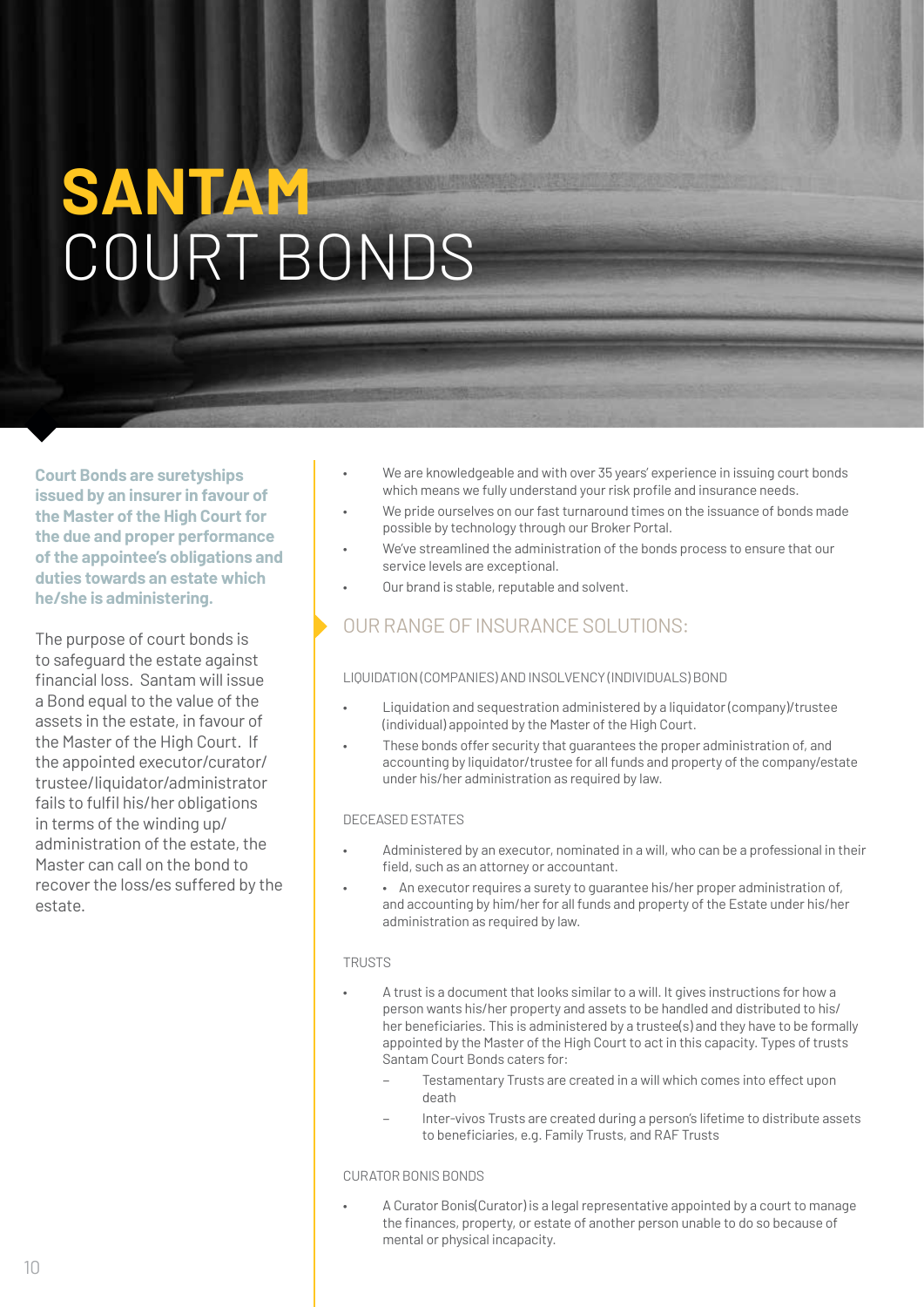

- A Curator may be required to administer the estate of a major who is incapacitated, a minor who is incapacitated or a minor who is able bodied, however requires a Curator until such time as he has reached the age of majority to deal responsibly with assets either inherited by or awarded to him/her.
- All Curators are required to provide security to the satisfaction of the Master of the High Court which is guaranteed by an insurance company.

#### RATES AND LIMITS

OUR RATES (STANDARD RATES SET BY THE MASTER OF THE HIGH COURT)

- Deceased Estate/Liquidation 0.575% (incl. VAT)
- Trust/Curatorship 0.69% (incl. VAT)

#### LIMITS

Minimum bond amount is R200,000

- Maximum facility limit is R500 million
- Maximum bond that we can issue is R200 million

*Terms and Conditions apply. Subject to our underwriting criteria.*

#### HOW TO APPLY

#### FOR A FACILITY:

New applicants must please complete the "Court Bond facility application" form (request from courtbonds@santam.co.za) and return to us with the following information:

- A Comprehensive Curriculum Vitae (CV) which must contain the tertiary qualifications, employment history and professional experience in the handling of estates;
- Certified copy(ies) of tertiary qualification(s);
- A certified copy of the applicant's ID document; and
- Confirmation of the applicant's PI (Professional Indemnity) insurance cover

#### FOR A COURT BOND

• For individual bond applications kindly send the request to our offices (courtbonds@santam.co.za). One of our representatives will revert with the application form and list of requirements.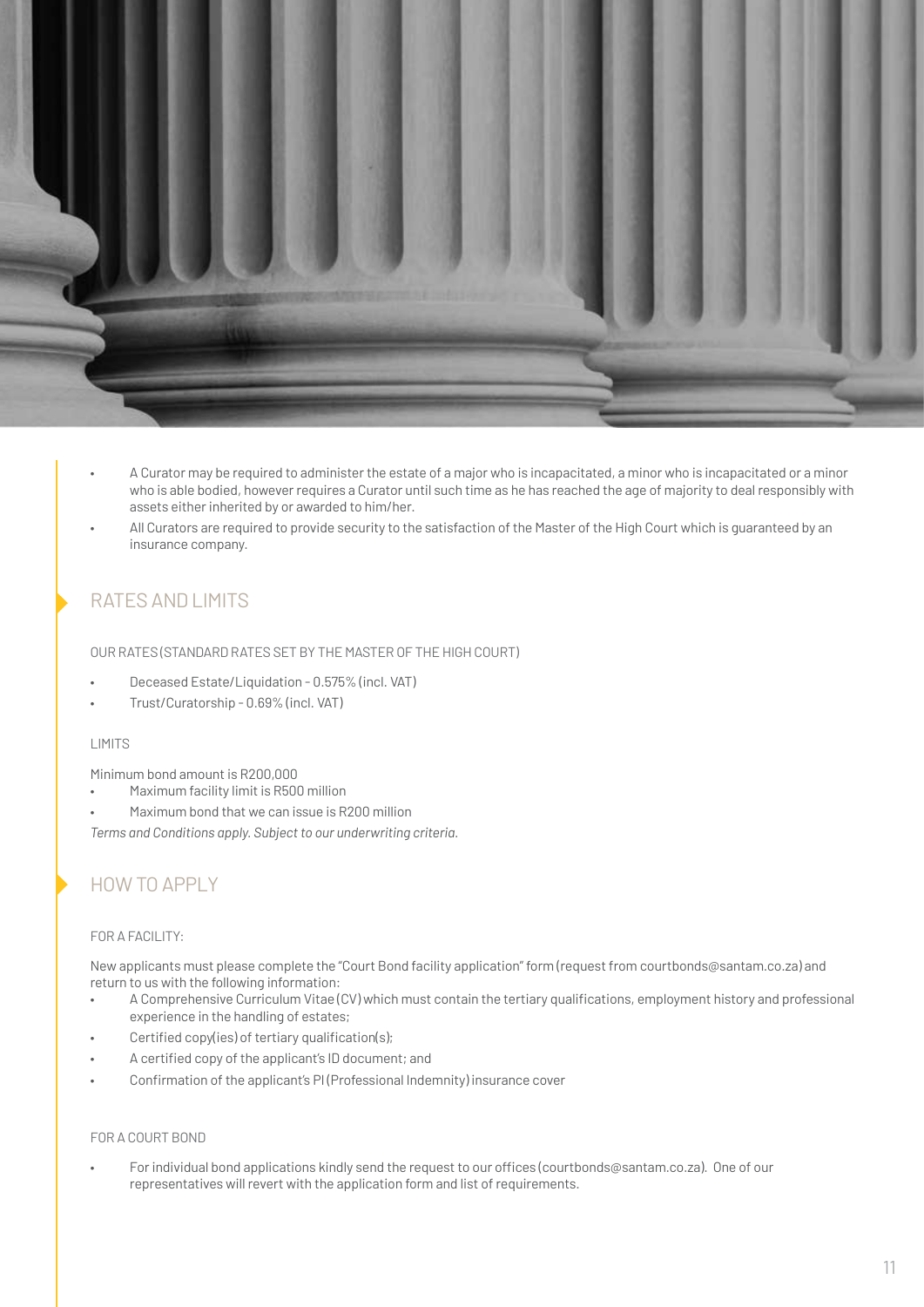# **STA HUTCHISON ADMIRAL** (SHA)

**SHA is a wholly owned subsidiary of Santam with expertise spanning across a broad range of niche liability insurance products.**

We employ 130 specialists, many of whom are qualified legal professionals, able to structure insurance programmes for most businesses both within and outside the borders of South Africa. We have the capacity to insure risk up to R1 billion and are the proud underwriting agency of the majority of the top 100 companies listed on the JSE.

### WHY SHA?

- We are the largest specialist liability and niche underwriting manager in South Africa.
- With 30 years of excellence, SHA's experience and expertise come together to tailor-make solutions for any sized business in any industry.
- We constantly develop new products and technology to assist brokers in marketing and binding specialist insurance solutions for their clients.
- We are the creators of South Africa's premium online broker sales tool, the Pocket Underwriter (www.pocketunderwriter.co.za).
- Our claims expertise at SHA is incomparable and takes into account the agency's long history with South African specialist knowledge.
- We have an established network of insurance partners spanning across Africa, India and Southeast Asia.
- We have one of the most experienced teams of single project PI and liability insurance professionals.
- We are providers of instant, online quoting facilities (CLIQ).
- We are providers of market updates and the latest legal developments in South Africa via social media platforms.

#### WE PROVIDE COVER FOR THE FOLLOWING:

• The majority of *Financial Mail's* top 100 Companies

- Limits up to R1 billion on certain selected risks
- Many small to medium-sized businesses with niche insurance needs

#### THE SHA INNOVATIVE RISK TRANSFFR INCLUDES:

- Broadform general liability
- Directors and officers
- Professional indemnity
- Clinical trials
- Motor
- Personal accident and key man cover
- Professional and amateur sports insurance
- Financial institutions
- Kidnap and ransom
- Cyber crime
- Commercial crime
- Blended passenger liability and personal accident
- COID and RAF wraparound
- Prize indemnity
- Gradual pollution
- Product recall, contamination and guarantee
- Employment practices liability
- Mining rescue

- **T** 011 731 3600 **E** marketing@sha.co.za
- **W** www.sha.co.za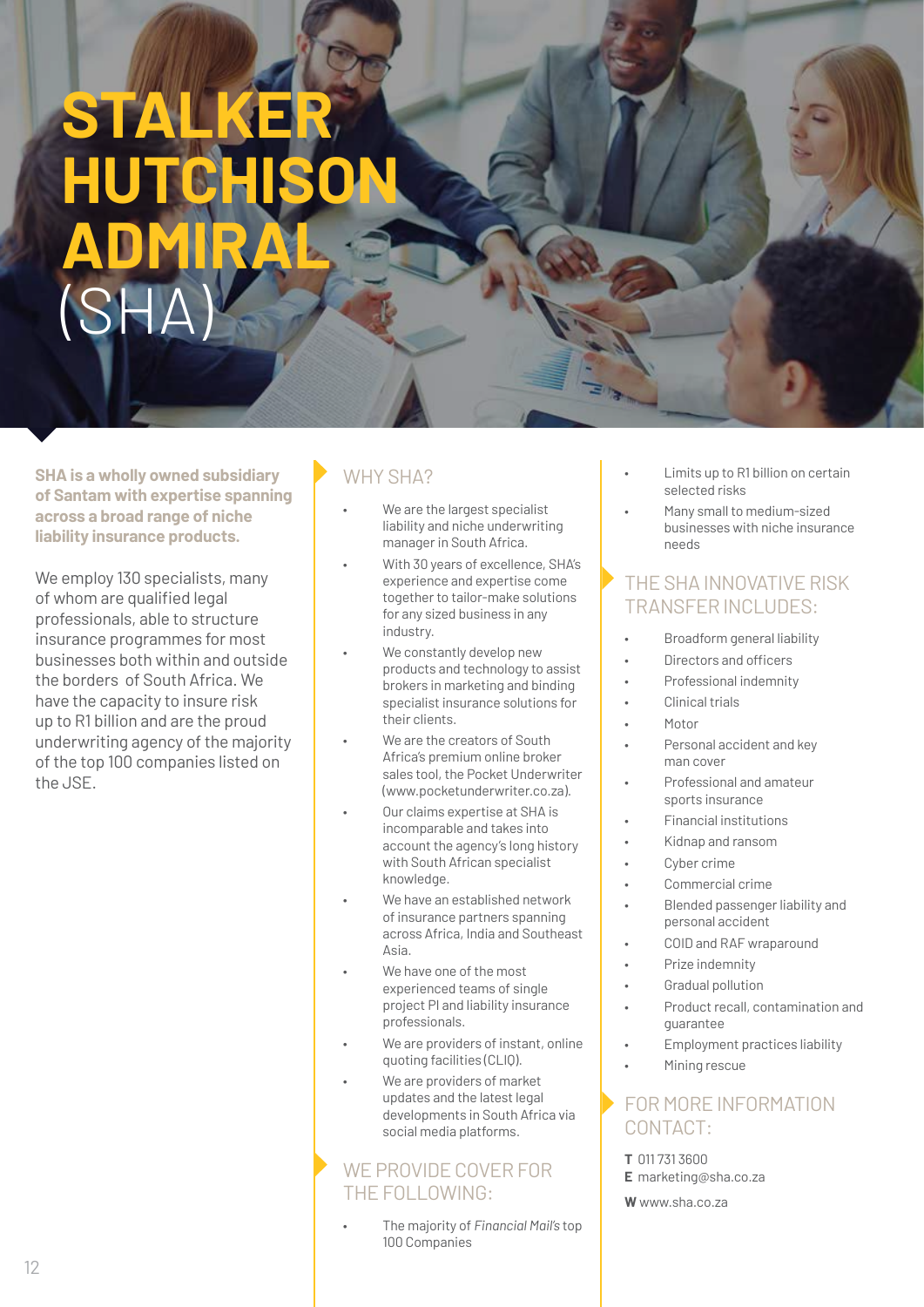### **SANTAM AGRICULTURE** (CROP)

**Santam Agriculture is the largest agricultural insurance in South Africa. We understand the challenges and risks that go along with protecting your crops.**

 We know that heavy rain, hail and drought can have a catastrophic impact on your bottom line, which is why we want to help you create a sustainable business. With more than 90 years' experience, we know how much insurance discrepancies can cost the farmer, and so we spend a great deal of time ensuring that we offer real solutions and sound advice, relevant to each farmer's specific circumstances. We also understand that effective risk management is crucial and it is in this aspect where we aim to make a real difference in helping farmers create a sustainable future.

#### **World-class scientific research**

Santam is the only South African insurer with a scientific experimental farm that conducts accurate, in-depth hail damage simulation research on crops in order to ensure accurate damage assessments. Our research entails specific analyses of crop damage at different growth stages that are unique to South Africa's climate, soil and cultivars.

#### WHY SANTAM AGRICULTURE?

- We are knowledgeable. With more than 90 years' experience in the agricultural insuring industry, we know how important it is to get the right kind of crop insurance, to make sure you're properly covered.
- We are the market leader. We are currently the only insurer in South Africa with an experimental farm (Mooihoek near Bloemfontein) where we conduct in-depth hail and rain research that enables us to accurately assess crop damages at different growth stages.
- We are innovative. Our climatologist and weather expert offers weekly weather updates, and comprehensive climatic and seasonal forecasts.
- We are financially stable. We are backed by Santam's reputation and solvency.

#### THE SANTAM AGRICULTURE RANGE OF SOLUTIONS INCLUDES:

- Hail insurance
- Multi-peril crop insurance
- Fire insurance

#### SPECIALISED INSURANCE COVER:

- Fire on veld insurance
- Weather index insurance

#### FOR MORE INFORMATION CONTACT:

- **T** (051) 407 3000
- (012) 369 1227 **E** support.santamagri@santam.co.za

**W** www.santam.co.za